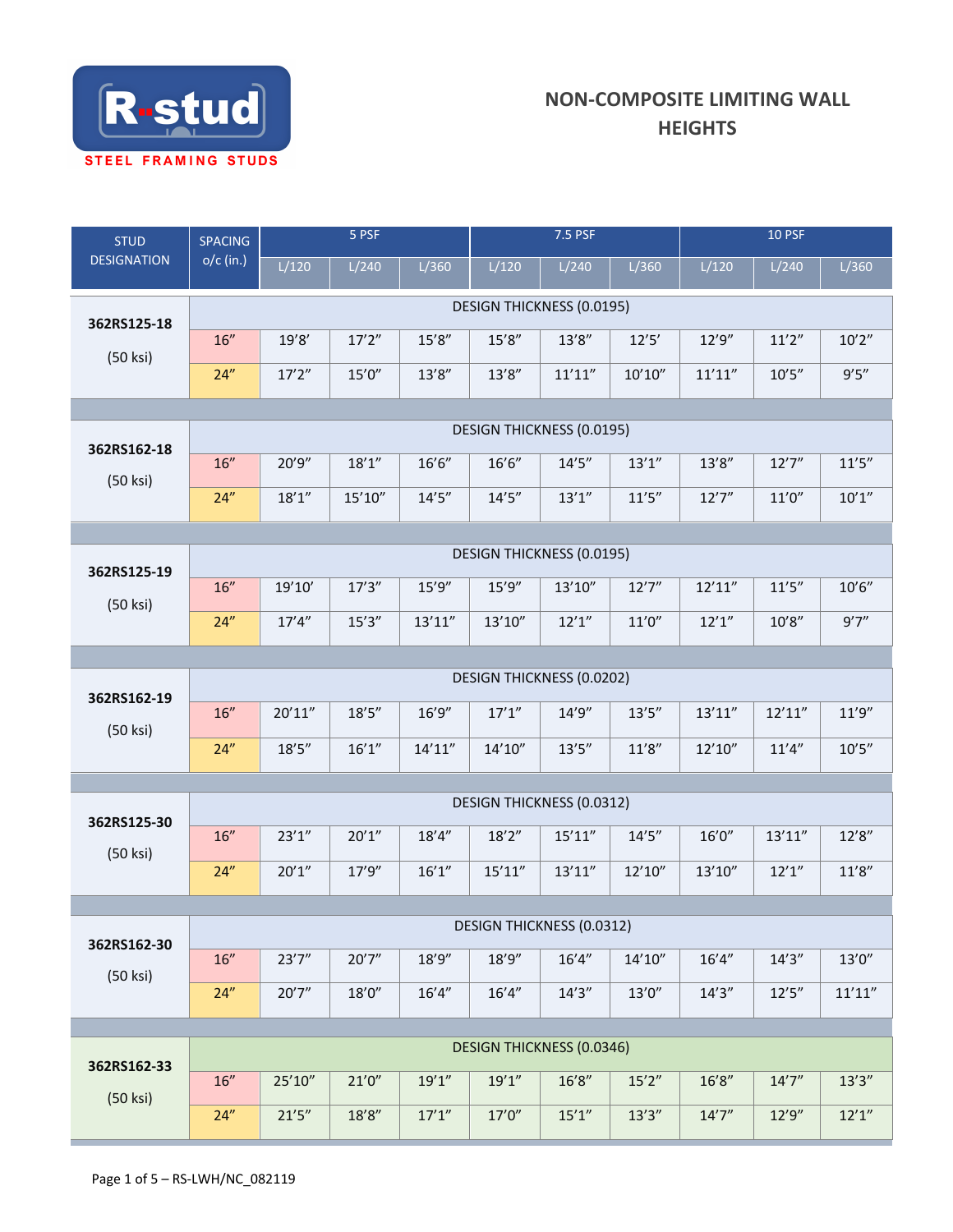

| <b>DESIGNATION</b><br>$o/c$ (in.)<br>L/120<br>L/240<br>L/120<br>L/360<br><b>DESIGN THICKNESS (0.0451)</b><br>362RS162-43<br>27'5''<br>22'9''<br>20'3''<br>20'4''<br>16"<br>(50 ksi)<br>24"<br>23'2''<br>20'2''<br>18'5''<br>18'4'' | L/240<br>17'9''<br>16'3''        | L/360<br>16'1''<br>14'11'' | L/120<br>17'10'' | L/240<br>15'6'' | L/360    |  |  |  |  |  |  |  |
|------------------------------------------------------------------------------------------------------------------------------------------------------------------------------------------------------------------------------------|----------------------------------|----------------------------|------------------|-----------------|----------|--|--|--|--|--|--|--|
|                                                                                                                                                                                                                                    |                                  |                            |                  |                 |          |  |  |  |  |  |  |  |
|                                                                                                                                                                                                                                    |                                  |                            |                  |                 |          |  |  |  |  |  |  |  |
|                                                                                                                                                                                                                                    |                                  |                            |                  |                 | 14'5''   |  |  |  |  |  |  |  |
|                                                                                                                                                                                                                                    |                                  |                            | 16'1''           | 14'5''          | 13'2''   |  |  |  |  |  |  |  |
|                                                                                                                                                                                                                                    |                                  |                            |                  |                 |          |  |  |  |  |  |  |  |
|                                                                                                                                                                                                                                    | <b>DESIGN THICKNESS (0.0195)</b> |                            |                  |                 |          |  |  |  |  |  |  |  |
| 400RS137-18<br>$16''$<br>20'8''<br>18'0''<br>16'5''<br>16'5''                                                                                                                                                                      | 14'4''                           | 13'0''                     | 14'4''           | 12'6''          | 11'4''   |  |  |  |  |  |  |  |
| (50 ksi)<br>15'9''<br>24"<br>18'0"<br>14'4''<br>14'4''                                                                                                                                                                             | 12'6''                           | 11'4''                     | 12'6''           | 10'11''         | 9'11''   |  |  |  |  |  |  |  |
| DESIGN THICKNESS (0.0203)                                                                                                                                                                                                          |                                  |                            |                  |                 |          |  |  |  |  |  |  |  |
| 400RS162-19<br>21'10''<br>20'2''<br>18'3''<br>16"<br>18'4''                                                                                                                                                                        | 17'3''                           | 15'8''                     | 17'3''           | 15'1''          | 13'8''   |  |  |  |  |  |  |  |
| (50 ksi)                                                                                                                                                                                                                           |                                  |                            |                  |                 |          |  |  |  |  |  |  |  |
| 24"<br>20'9"<br>19'0''<br>17'3''<br>17'3''                                                                                                                                                                                         | 15'1''                           | 13'8''                     | 15'2'''          | 13'2''          | 12'0''   |  |  |  |  |  |  |  |
|                                                                                                                                                                                                                                    |                                  |                            |                  |                 |          |  |  |  |  |  |  |  |
| 400RS162-20                                                                                                                                                                                                                        | <b>DESIGN THICKNESS (0.021)</b>  |                            |                  |                 |          |  |  |  |  |  |  |  |
| $16''$<br>22'4''<br>20'6''<br>18'6"<br>18''7''<br>(50 ksi)                                                                                                                                                                         | 17'6''                           | 15'11''                    | 17'5''           | 15'3''          | 13'10''  |  |  |  |  |  |  |  |
| 24"<br>21'3''<br>19'4''<br>17'6''<br>17'5''                                                                                                                                                                                        | 15'4''                           | 13'11''                    | 15'4''           | 13'4''          | 12'2''   |  |  |  |  |  |  |  |
|                                                                                                                                                                                                                                    |                                  |                            |                  |                 |          |  |  |  |  |  |  |  |
| <b>DESIGN THICKNESS (0.0312)</b><br>400RS137-30                                                                                                                                                                                    |                                  |                            |                  |                 |          |  |  |  |  |  |  |  |
| $16''$<br>25'1''<br>21'6''<br>19'4''<br>19'5''<br>(50 ksi)                                                                                                                                                                         | 18'6"                            | 16'8''                     | 17'8''           | 15'6''          | 14'5''   |  |  |  |  |  |  |  |
| 24"<br>21'9''<br>19'5''<br>17'8''<br>17'7''                                                                                                                                                                                        | 15'6''                           | 14'0''                     | 15'3''           | 13'11''         | 12'4''   |  |  |  |  |  |  |  |
| DESIGN THICKNESS (0.0312)                                                                                                                                                                                                          |                                  |                            |                  |                 |          |  |  |  |  |  |  |  |
| 400RS162-30                                                                                                                                                                                                                        |                                  |                            |                  |                 |          |  |  |  |  |  |  |  |
| 25'3''<br>22'1''<br>$16''$<br>19'11''<br>20'1''<br>(50 ksi)                                                                                                                                                                        | 18'9"                            | 15'11''                    | 17'5''           | 15'8''          | 14'9''   |  |  |  |  |  |  |  |
| 24''<br>22'6''<br>197"<br>17'10''<br>17'9''                                                                                                                                                                                        | 15'7''                           | 14'2''                     | 15'7''           | 13'8''          | 12'5''   |  |  |  |  |  |  |  |
| <b>DESIGN THICKNESS (0.0346)</b>                                                                                                                                                                                                   |                                  |                            |                  |                 |          |  |  |  |  |  |  |  |
| 400RS137-34<br>16"<br>26'7''<br>21'8''<br>21'7''<br>20'8''                                                                                                                                                                         | 19'2''                           | 17'7''                     | 18'6''           | 16'8''          | 15'8''   |  |  |  |  |  |  |  |
| (50 ksi)<br>23'3''<br>19'9"<br>18'6''<br>18'6''<br>24"                                                                                                                                                                             | 16'0''                           | 14'8''                     | 16'1''           | 13'10"          | 12''11'' |  |  |  |  |  |  |  |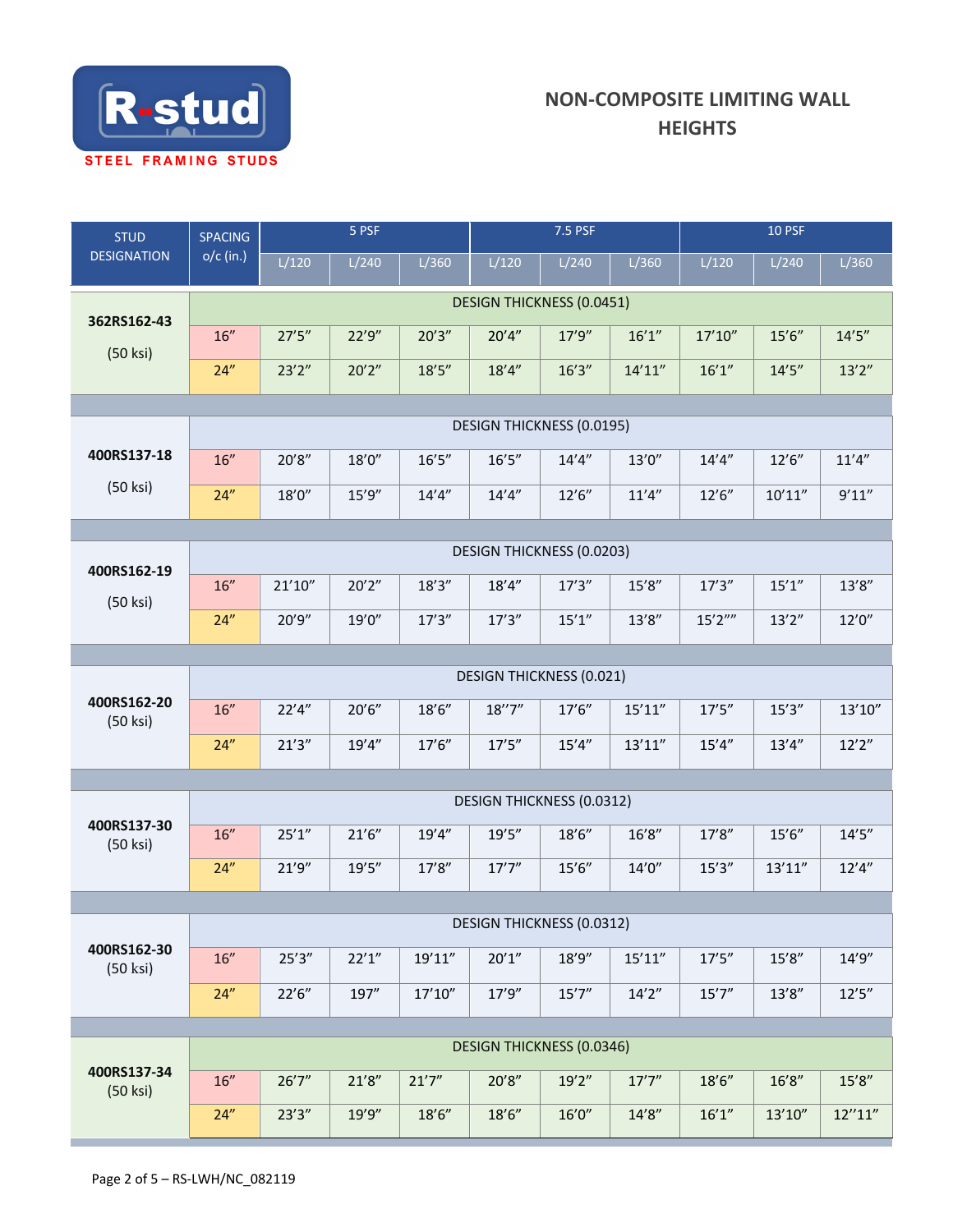

| <b>STUD</b><br><b>DESIGNATION</b> | <b>SPACING</b>                   | 5 PSF   |         |        | 7.5 PSF |                                  |         | <b>10 PSF</b> |         |         |  |
|-----------------------------------|----------------------------------|---------|---------|--------|---------|----------------------------------|---------|---------------|---------|---------|--|
|                                   | $o/c$ (in.)                      | L/120   | L/240   | L/360  | L/120   | L/240                            | L/360   | L/120         | L/240   | L/360   |  |
|                                   | <b>DESIGN THICKNESS (0.0346)</b> |         |         |        |         |                                  |         |               |         |         |  |
| 400RS162-34<br>(50 ksi)           | $16''$                           | 27'6    | 22'5''  | 20'5'' | 21'10'' | 19'10"                           | 18'2''  | 19'1''        | 15'7''  | 14'2''  |  |
|                                   | 24"                              | 24'0''  | 20'7''  | 19'10" | 19'9''  | 16'5''                           | 15'2''  | 17'6''        | 14'7''  | 13'4''  |  |
|                                   |                                  |         |         |        |         |                                  |         |               |         |         |  |
| 400RS162-43                       | <b>DESIGN THICKNESS (0.0451)</b> |         |         |        |         |                                  |         |               |         |         |  |
| (50 ksi)                          | 16"                              | 29'11"  | 24'7''  | 22'4'' | 22'4''  | 20'2''                           | 18'3''  | 20'9"         | 17'1''  | 15'6''  |  |
|                                   | 24"                              | 26'1''  | 21'6''  | 20'6'' | 20'9''  | 17'1''                           | 15'6''  | 18'7''        | 14'11'' | 13'6''  |  |
|                                   |                                  |         |         |        |         |                                  |         |               |         |         |  |
| 400RS200-43<br>(50 ksi)           |                                  |         |         |        |         | <b>DESIGN THICKNESS (0.0451)</b> |         |               |         |         |  |
|                                   | 16"                              | 31'0''  | 25'7''  | 23'3'' | 24'7''  | 20'4''                           | 18'6''  | 21'6''        | 17'9''  | 16'2''  |  |
|                                   | 24"                              | 27'2''  | 22'5''  | 20'4'' | 21'6''  | 17'9''                           | 16'2''  | 18'10''       | 15'6''  | 14'1''  |  |
|                                   | <b>DESIGN THICKNESS (0.0195)</b> |         |         |        |         |                                  |         |               |         |         |  |
| 600RS162-18<br>(50 ksi)           | 16"                              | 28'0"   | 25'11'' | 23'7'' | 22'3''  | 20'7''                           | 18'8''  | 19'5''        | 18'0"   | 16'4''  |  |
|                                   | 24"                              | 24'5''  | 22'8''  | 20'7'' | 19'5''  | $18'0''$                         | 16'4''  | 17'1''        | 15'8''  | 14'3''  |  |
|                                   |                                  |         |         |        |         |                                  |         |               |         |         |  |
|                                   | DESIGN THICKNESS (0.0312)        |         |         |        |         |                                  |         |               |         |         |  |
| 600RS162-30<br>(50 ksi)           | 16"                              | 36'11"  | 32'3''  | 29'4"  | 29'4"   | 25'7''                           | 23'3''  | 25'7''        | 22'4''  | 20'4''  |  |
|                                   | 24"                              | 32'3''  | 28'2''  | 25'7'' | 25'7'   | 23'0''                           | 20'4''  | 22'4''        | 19'6''  | 17'5''  |  |
|                                   |                                  |         |         |        |         |                                  |         |               |         |         |  |
| 600RS162-33                       | <b>DESIGN THICKNESS (0.0346)</b> |         |         |        |         |                                  |         |               |         |         |  |
| (50 ksi)                          | 16"                              | 37'11'' | 33'2''  | 30'2'' | 30'2''  | 26'4''                           | 23'11'' | 26'4''        | 23'0"   | 20'11'' |  |
|                                   | 24"                              | 33'2''  | 29'0"   | 26'4'' | 26'4''  | 23'7''                           | 20'11'' | 23'0''        | 20'1''  | 18'3''  |  |
|                                   |                                  |         |         |        |         |                                  |         |               |         |         |  |
| 600RS162-43                       |                                  |         |         |        |         | <b>DESIGN THICKNESS (0.0451)</b> |         |               |         |         |  |
| (50 ksi)                          | 16"                              | 39'8"   | 35'5''  | 32'2'' | 31'9''  | 28'1''                           | 25'2''  | 27'9''        | 24'2''  | 22'0''  |  |
|                                   | 24"                              | 34'8''  | 30'6''  | 27'9'' | 27'4''  | 24'2''                           | 22'4''  | 24'2''        | 21'5''  | 18'5''  |  |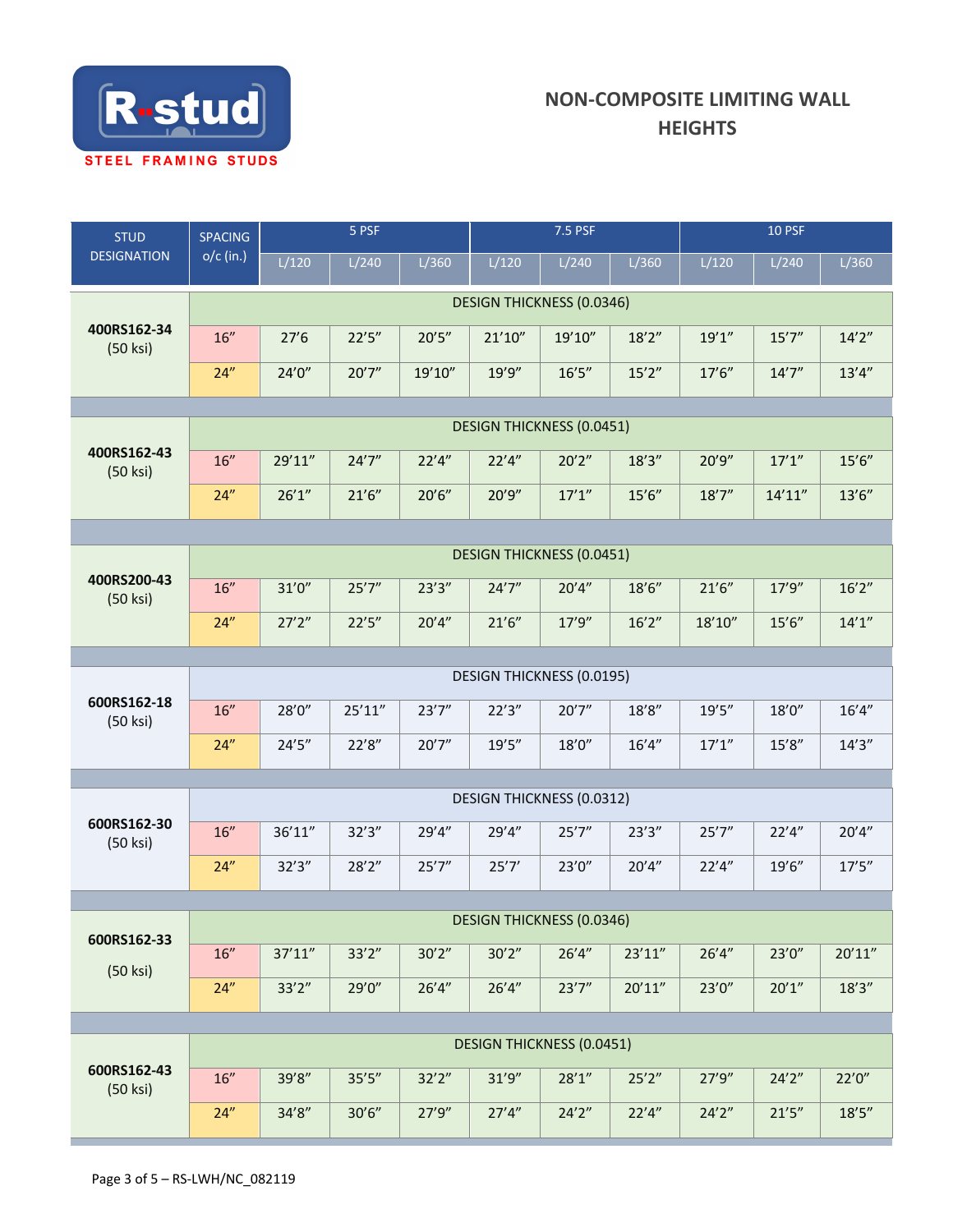

| <b>STUD</b><br><b>DESIGNATION</b> | SPACING                          | 5 PSF                            |         |         | 7.5 PSF                          |        |         | <b>10 PSF</b> |         |        |  |  |
|-----------------------------------|----------------------------------|----------------------------------|---------|---------|----------------------------------|--------|---------|---------------|---------|--------|--|--|
|                                   | $o/c$ (in.)                      | L/120                            | L/240   | L/360   | L/120                            | L/240  | L/360   | L/120         | L/240   | L/360  |  |  |
| 600RS162-54                       | <b>DESIGN THICKNESS (0.0566)</b> |                                  |         |         |                                  |        |         |               |         |        |  |  |
|                                   | $16''$                           | 40'11"                           | 36'5''  | 33'2''  | 33'6''                           | 29'3'' | 26'6''  | 28'6"         | 25'2''  | 22'8"  |  |  |
| (55 ksi)                          | 24"                              | 36'3''                           | 32'9''  | 29'1''  | 29'7''                           | 25'7'' | 22'4''  | 26'5''        | 22'6'   | 19'6'' |  |  |
|                                   |                                  |                                  |         |         |                                  |        |         |               |         |        |  |  |
| 600RS175-57                       | <b>DESIGN THICKNESS (0.0601)</b> |                                  |         |         |                                  |        |         |               |         |        |  |  |
| (55 ksi)                          | 16"                              | 41'3''                           | 37'3''  | 34'3''  | 34'4''                           | 29'5'' | 26'8''  | 29'3''        | 25'8''  | 23'1'' |  |  |
|                                   | 24"                              | 36'10"                           | 33'8''  | 30'3''  | 30'3''                           | 26'8'' | 23'5''  | 26'10"        | 22'11'' | 20'3'' |  |  |
|                                   |                                  |                                  |         |         |                                  |        |         |               |         |        |  |  |
| 600RS200-54                       |                                  | <b>DESIGN THICKNESS (0.0566)</b> |         |         |                                  |        |         |               |         |        |  |  |
| (55 ksi)                          | 16"                              | 41'7''                           | 37'6''  | 34'4''  | 34'3''                           | 29'11" | 26'11'' | 29'6"         | 25'11'' | 23'5'' |  |  |
|                                   | 24"                              | 37'1''                           | 34'3''  | 30'10'' | 30'8''                           | 27'3'' | 24'10'' | 27''1''       | 23'4''  | 21'1'' |  |  |
|                                   |                                  |                                  |         |         |                                  |        |         |               |         |        |  |  |
| 600RS162-60                       |                                  |                                  |         |         | <b>DESIGN THICKNESS (0.0632)</b> |        |         |               |         |        |  |  |
| (55 ksi)                          | 16"                              | 41'9"                            | 37'8''  | 34'10"  | 34'8''                           | 30'5'' | 27'1''  | 29'10"        | 26''1'' | 23'7   |  |  |
|                                   | 24"                              | 37'3''                           | 34'7''  | 31'3''  | 31'2''                           | 27'9'' | 25'2''  | 27'3''        | 23'6''  | 21'5'' |  |  |
|                                   |                                  |                                  |         |         | <b>DESIGN THICKNESS (0.0632)</b> |        |         |               |         |        |  |  |
| 600RS200-60                       |                                  |                                  |         |         |                                  |        |         |               |         |        |  |  |
| (55 ksi)                          | $16^{\prime\prime}$              | 43'1''                           | 38'7''  | 35'3''  | 35'2''                           | 31'0'  | 27'8''  | 30'11''       | 27'9''  | 24'9'' |  |  |
|                                   | 24"                              | 38'7''                           | 35'10"  | 31'11'' | 31'10''                          | 28'10" | 26'2''  | 28'1''        | 24'10"  | 22'9'' |  |  |
|                                   |                                  | DESIGN THICKNESS (0.0203)        |         |         |                                  |        |         |               |         |        |  |  |
| 400RS137-19                       |                                  |                                  |         |         |                                  |        |         |               |         |        |  |  |
| (50 ksi)                          | 16"                              | 20'10"                           | 18'2''  | 16'7''  | 15'6''                           | 13'2'' | 14'6''  | 13'8''        | 12'8''  | 11'6'' |  |  |
|                                   | 24"                              | 18'2''                           | 15'11'' | 14'6''  | 14'5''                           | 12'8'' | 11'6''  | 12'8''        | 11'1''  | 13'2'' |  |  |
|                                   |                                  |                                  |         |         |                                  |        |         |               |         |        |  |  |